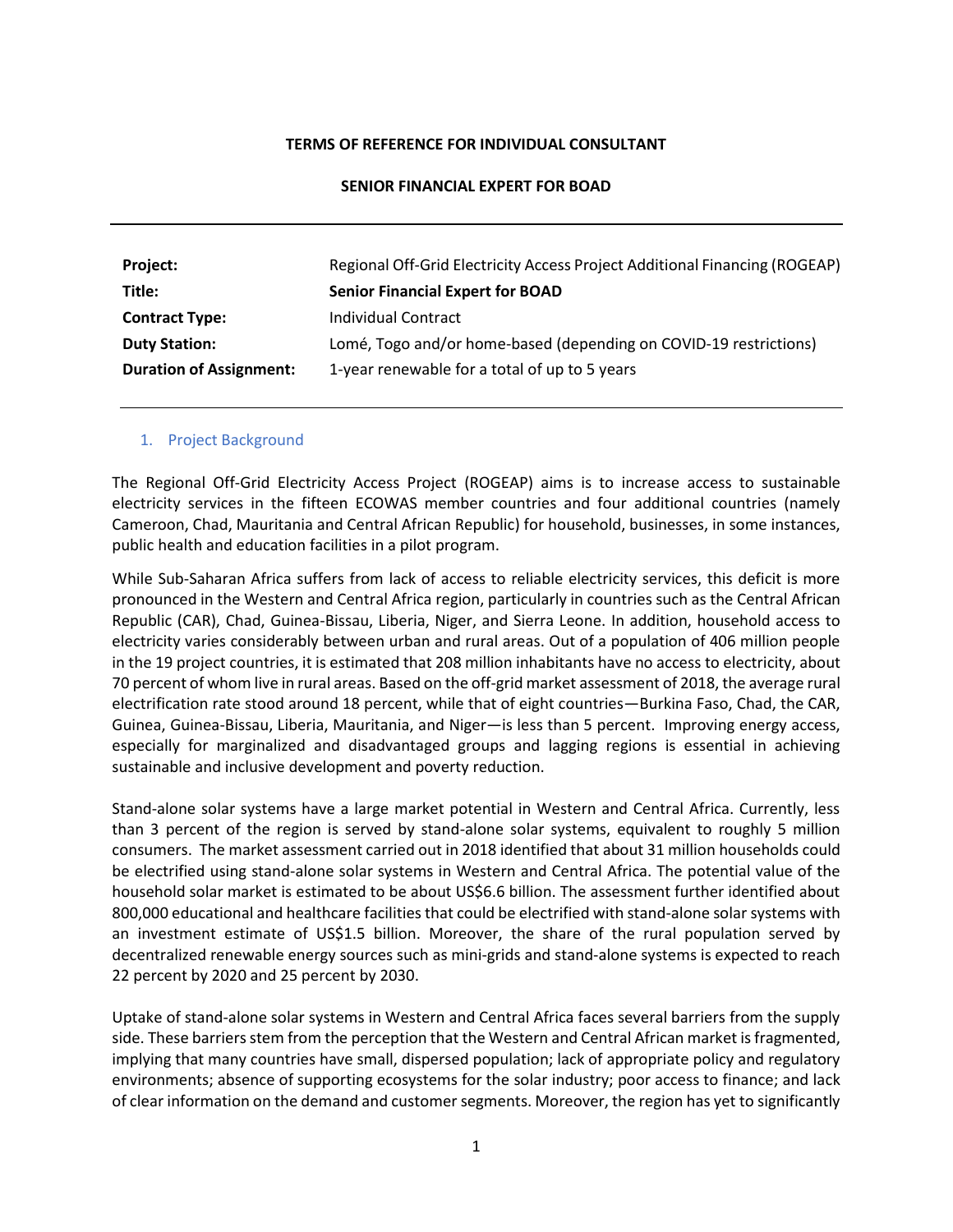benefit from the innovative solar photo voltaic (PV) technologies and disruptive business models, such as Pay-As-You-Go (PAYGO), compared to East Africa.

Promoting electrification using stand-alone solar systems requires a harmonized regional approach. This entails establishing a business-friendly ecosystem to attract private sector investments to provide electricity to people without grid connection including female headed households, in a decentralized manner. The projects<sup>1</sup> financed by the World Bank in the Africa region with stand-alone solar components have adopted a market-based approach, implemented by the private sector, to provide access to electricity to the people.

The project has two main components: **Component 1** focused on developing a regional market by establishing enabling business environment and providing technical and financial capacity building support to solar entrepreneurs in 19 project countries. **Component 2** focused on facilitating access to finance for standalone solar system businesses through a line of credit and establishing a guarantee facility to eligible CFIs located in eight West African Economic and Monetary Union (WAEMU) member countries.

ECOWAS will be the implementing agency for Component 1, while the West African Development Bank (Banque Ouest Africaine de Développement or BOAD) will be the implementing agency for Component 2.

To this end, a Project Implementation Unit (PIU) will be established within the ECOWAS Commission. Also, the project has a Steering Committee Secretariat including ECOWAS and BOAD staff. BOAD is recruiting a Senior Financial Expert as member of the Steering Committee Secretariat.

# **2. Scope of Work**

The Senior Financial Expert for BOAD shall take part in prospecting and creating awareness among CFIs, including commercial banks, leasing companies, debt funds and Microfinance Institutions (MFIs). The Expert will also conduct pre-assessment of the eligibility of the entities for the funding of the ROGEAP project through BOAD. The Expert will sit in the Steering Committee Secretariat, reporting directly to the Director of the Corporate and Financial Institutions Department of BOAD. The Expert will work closely with the Steering Committee and the World Bank ROGEAP team to facilitate clarification and ensure efficient coordination across different stakeholders.

## **3. Functions and Expected Results**

## **The specific tasks of the Expert are:**

- support the identification of commercial banks, leasing companies, debt funds and Micro Finance Institutions (MFIs) interested in participating in ROGEAP;
- assess the financial and organizational viability of the entities for which the Bank funding is requested;
- identify the conditions that will foster the success of these projects;
- provide any relevant elements enabling BOAD to subsequently decide on its financing;

<sup>1</sup> Ethiopia: Electricity Network Reinforcement and Expansion Project (P119893), Niger: Solar Electricity Access Project (P160170), Rwanda: Renewable Energy Fund Project (P160691), Zambia: Electricity Service Access Project (P162760), and Kenya: Off-Grid Solar Access Project (P160009).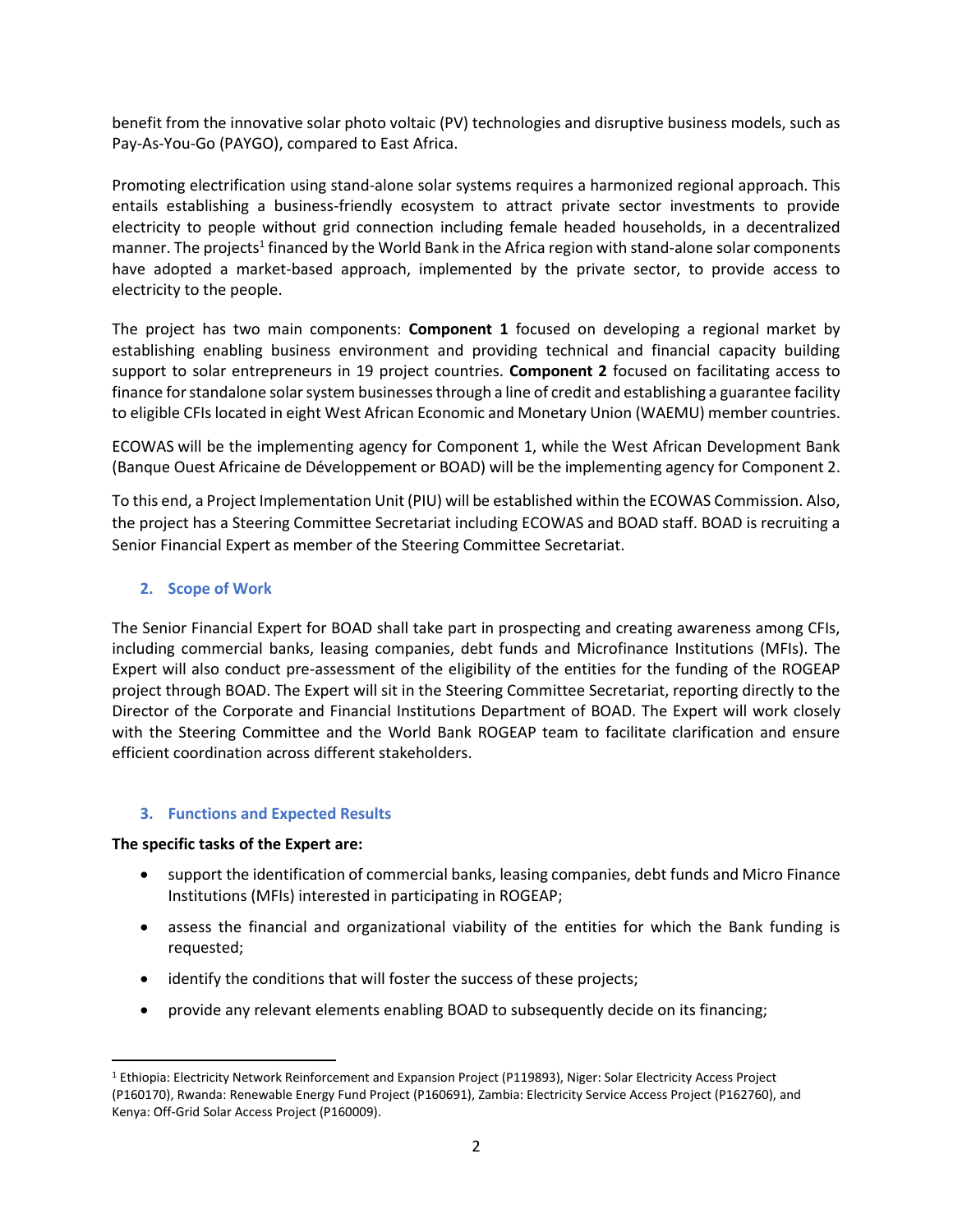- other ad hoc tasks within his/her area of competence that may be assigned by his/her superiors (Director, Head of Division, Head of Mission);
- take part in internal meetings related to the preselection of the projects assigned to him/her at the internal preselection Committee;
- contribute to the monitoring of project implementation within BOAD;
- In terms of prospecting: based on the expressions of interest collected, the Expert shall address the following matters to ensure effective implementation of ROGEAP:
	- o take part in prospecting missions;
	- $\circ$  assess all matters related to the organization, management and financial condition of commercial banks, leasing companies, debt funds and MFIs;
	- $\circ$  identify CFIs' weaknesses and recommend the capacity building that is required or to be included in the Loan Terms and Conditions to ensure they are adequately addressed;
	- $\circ$  assess the environment and social risk management systems of the commercial banks, leasing companies, debt funds and MFIs in line with BOAD requirements;
	- $\circ$  draft all the technical parts of the prospecting report and project presentation sheets for submission to the internal preselection Committee.
- In terms of assessing capacity building needs, the Expert shall:
	- $\circ$  assess, in collaboration with the technical and environmental experts of ECOWAS and BOAD, the CFIs project evaluation mechanism, including solar renewable energy projects, to identify, where appropriate, the financial, technical, environmental, gender and reporting capacity building needs during the project implementation or operation phases;
	- $\circ$  Propose, following the assessment, a fully costed capacity building plan per CFI for their effective participation in the project implementation.

## **4. Expected Output and Deliverables**

The consultant will provide the following deliverables:

- Quarterly and annual reports in French and English of advancement of the implementation project; those reports shall be submitted to BOAD for clearance, followed by submission to the Steering Committee and World Bank for approval;
- Report after each mission;
- At the end of the contract, the Expert shall produce a report of his/her mission.

## **5. Qualification and Experience**

## **(a) Key qualifications and experience:**

- i. Senior Financial Expert with proven experience in the technical and financial analysis of private sector companies;
- ii. at least a Masters' degree in finance, business administration or equivalent areas;
- iii. at least 15 years of professional experience, including at least 10 years in the development, assessment, and monitoring of financial sector projects within WAEMU countries;